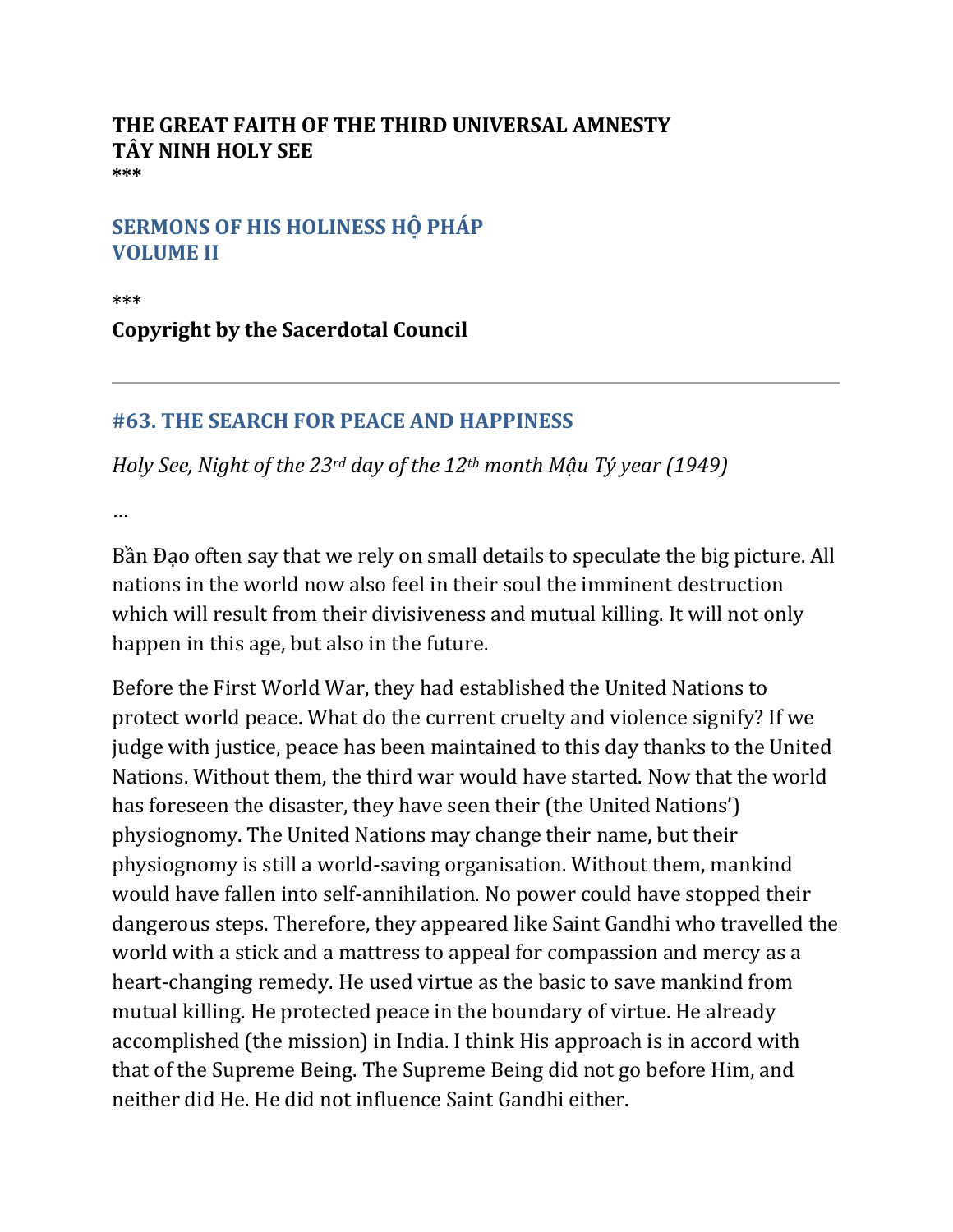There are many other sublime intellectuals who study mankind to waken themselves. They hold the fate of nations and devise plans to protect peace and human lives, i.e. they preserve the life of mankind.

They(\*1) have seen that at Chailot nations sought all sorts of methods to protect peace but still failed. What impact does divisiveness have on human mind? There are three forces: capitalism, communism and moralism. Communism says that materials on earth are enough to support mankind on earth. There are at least 2.500 people on earth. Materials on earth can support them. However, materials must be equally distributed; no one has more than others and no one has less. In order to distribute, they have to work to produce. The rule of distribution is already unjust. Furthermore, they do not work to produce: some do but others do not. How can they distribute! It is actually robbery. The philosophy is sublime, but their action is in contrast with what is right.

On the other hand, capitalism says that mass and abundant production will give people a happy life. They have rules to force people to share materials. It is not fair to share materials with those who do not work. Everyone must work beyond the expectations of mankind, which will make them very happy. However, those who keep materials do not share with others. As a result, their philosophy is good, but their action is also in contrast with what is right. The two ideologies exist in parallel, fight strongly against each other and form the two blocks of Russia and America.

Now, moralism is quite different from the others. Bần Đạo think it is not necessary to produce too much or to be rich. As Religions go, we should share suffering, deficiency and mishap in accordance with the situation. We may be poor, but we can protect each other. Large amount of material never protects us. We can only by uniting the entire mankind and changing the human mind so we regard each other as family. Only when mankind loves and protects each other like a family will we be happy. There are the strong and the weak; the sick and the elderly cannot work as much as the healthy. The weak cannot shoulder heavy duties. We can tell many cases of injustice. Only deep love brings mutual happiness. Regardless of mental or physical happiness,